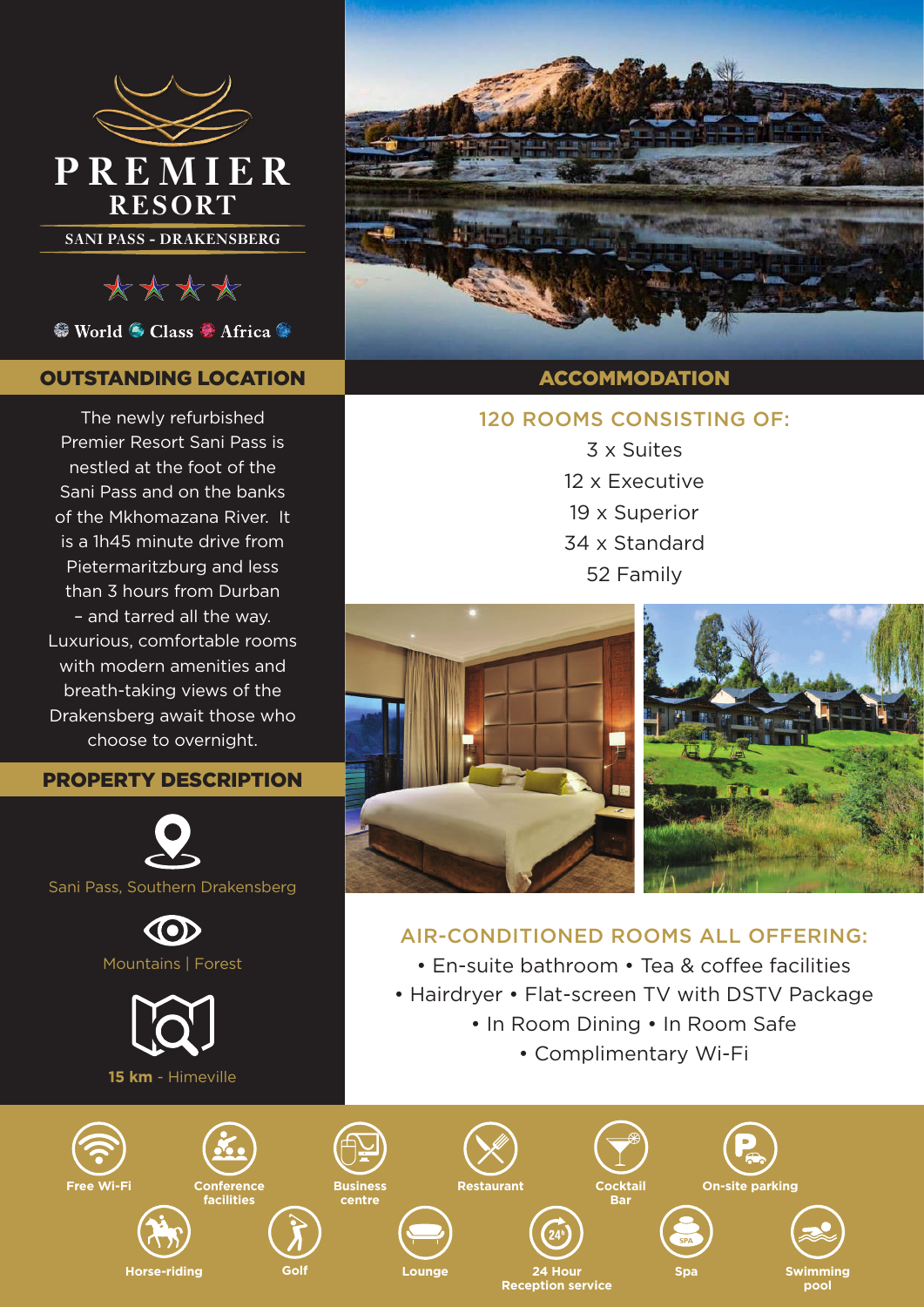

#### LEISURE FACILITIES AND ATTRACTIONS

Relax in our magnificent Spa or around our sparkling pools after a day of adventurous activities in Sani Pass and the Southern Drakensberg Mountain range. Golfing, fishing, horse-riding, hot air ballooning, hiking, and mountain biking trails are available and in close proximity. 4x4 Trails depart from the resort up the Sani Pass where you can also enjoy a sundowner overlooking the Berg at one of the World's highest pubs. Visit nearby Himeville Museum and Himeville Arms Pub for its famous home-cooked meals.

### CONFERENCE AND SPECIAL EVENT EXPERIENCES

Set in the beautiful Southern Drakensberg mountains conference delegates can enjoy the ultimate combination of indoor conference masterpieces with unbelievable outdoor experiences. With access to huge spaces, waterfalls, fields for fun team events or games, horse-riding, an outdoor multi-purpose venue offering cocktails and secluded braai areas, fun golf – delegates are offered the finest Drakensberg conference experience. Accommodation is in large luxurious rooms, suites and executive types for a capacity of 230 sharing. Conference facilities are generous with large banqueting venues and high ceilings, complimented by breakaways rooms and boardrooms. The resort also offers multiple lounges, a bar, roaring fire places. For conferences with a difference it cannot get better than Sani Pass. Friendly staff and generous wining and dining will make your function or event truly unique.